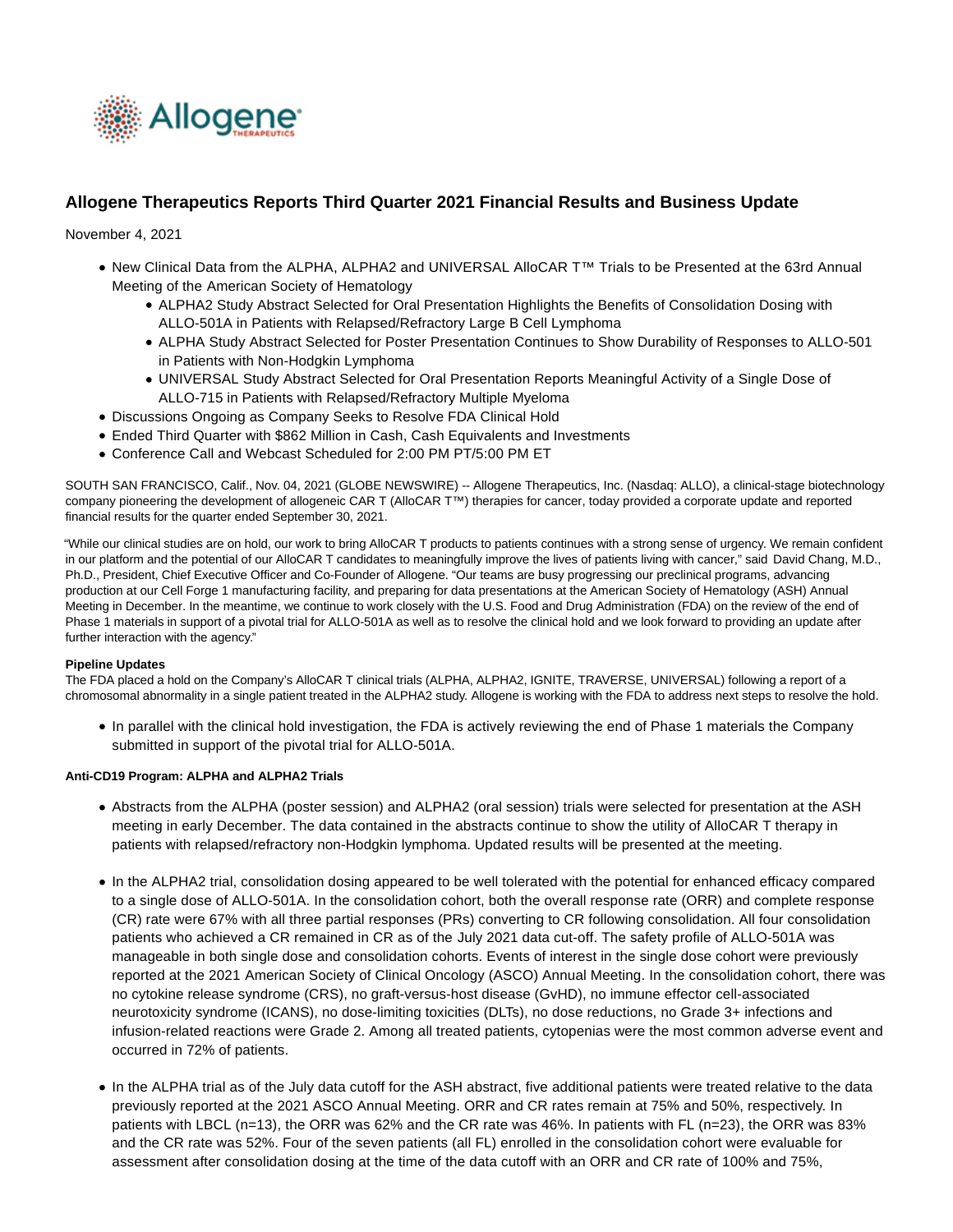respectively. The percent of patients remaining in CR at six months following a single infusion was 36% in LBCL, which is similar to 6-month CR rates reported in the pivotal trials of autologous CAR T therapies, with the longest ongoing CR at 15+ months, as of the data cut-off. The 6-month CR rate in FL was 28%. No cases of GvHD or DLTs were observed. As noted previously, one case of Grade 3 ICANS was reported. Grade 1/2 CRS occurred in 22% of patients with one case of Grade 3 CRS. All were managed with standard protocols. Cytopenias were the most common adverse event and occurred in 83% of patients. Infection rates remained similar to those observed in autologous CAR T trials.

# **Anti-BCMA AlloCAR T Program: UNIVERSAL Trial**

- In August, ALLO-715 received Orphan Drug Designation (ODD) from the FDA for the treatment of multiple myeloma (MM).
- Updated results from the UNIVERSAL trial investigating ALLO-715 as a monotherapy in patients with relapsed/refractory MM will be presented at an oral session at ASH. Findings from the UNIVERSAL trial indicate an allogeneic CAR T therapy can be delivered rapidly without the need for bridging therapy to patients with relapsed/refractory multiple myeloma, with single dose of therapy capable of inducing deep responses. The ORR was 62% with a very good partial response or better (VGPR+) rate of 39% in the 26 patients treated at the highest two dose levels (320 and 480 x 10<sup>6</sup> CAR+ cells). Median follow-up for these patients was 7.4 months with a median duration of response of 8.3 months. Of the 10 patients with a best response of VGPR+, eight were found to be minimal residual disease (MRD) negative. No GvHD was observed. The most common Grade 3+ adverse events included anemia, neutropenia, lymphopenia, and thrombocytopenia. CRS was reported in 52% of patients, in all cases Grade 1/2 except for one patient with Grade 3. One patient with Grade 2 CRS experienced Grade 1 neurotoxicity that resolved. Grade 3+ infections occurred in 13% of patients, including two previously reported Grade 5 events (fungal pneumonia and adenovirus hepatitis).

## **Third Quarter Financial Results**

- Research and development expenses were \$58.7 million for the third quarter of 2021, which includes \$10.1 million of non-cash stock-based compensation expense.
- General and administrative expenses were \$19.0 million for the third quarter of 2021, which includes \$10.8 million of non-cash stock-based compensation expense.
- Net loss for the third quarter of 2021 was \$78.2 million, or \$0.57 per share, including non-cash stock-based compensation expense of \$20.9 million.
- The Company had \$861.7 million in cash, cash equivalents, and investments as of September 30, 2021.

#### **2021 Financial Guidance**

Allogene continues to expect full year GAAP Operating Expenses to be between \$300 and \$330 million including estimated non-cash stock-based compensation expense of \$80 to \$90 million and excluding any impact from potential business development activities.

#### **Conference Call and Webcast Details**

Allogene will host a live conference call and webcast today at 2:00 p.m. Pacific Time / 5:00 p.m. Eastern Time to discuss financial results and provide a business update. To access the live conference call by telephone, please dial 1 (866) 940-5062 (U.S.) or 1 (409) 216-0618 (International). The conference ID number for the live call is 1924859. The webcast will be made available on the Company's website at [www.allogene.com u](https://www.globenewswire.com/Tracker?data=MO_RoLSEpocihfzDzgAeDBC48g1q7yHajoHgbZER1StM7CpH7RYPEBtYRFH1xSD6G6YG4mEbFXlB5ftkDRnq-A==)nder the Investors tab in the News and Events section. Following the live audio webcast, a replay will be available on the Company's website for approximately 30 days.

#### **About Allogene Therapeutics**

Allogene Therapeutics, with headquarters in South San Francisco, is a clinical-stage biotechnology company pioneering the development of allogeneic chimeric antigen receptor T cell (AlloCAR T™) therapies for cancer. Led by a management team with significant experience in cell therapy, Allogene is developing a pipeline of "off-the-shelf" CAR T cell therapy candidates with the goal of delivering readily available cell therapy on-demand, more reliably, and at greater scale to more patients. For more information, please visit [www.allogene.com a](https://www.globenewswire.com/Tracker?data=MO_RoLSEpocihfzDzgAeDLEa0f04dsAgYZhOH4sO2RWR4CrkTJytPnu2cWitAQI0Ta5VhCb2r0ezedV23YkgAA==)nd follow @AllogeneTx on Twitter and LinkedIn.

# **Cautionary Note on Forward-Looking Statements**

This press release contains forward-looking statements for purposes of the safe harbor provisions of the Private Securities Litigation Reform Act of 1995. The press release may, in some cases, use terms such as "predicts," "believes," "potential," "proposed," "continue," "estimates," "anticipates," "expects," "plans," "intends," "may," "could," "might," "will," "should" or other words that convey uncertainty of future events or outcomes to identify these forward-looking statements. Forward-looking statements include statements regarding intentions, beliefs, projections, outlook, analyses or current expectations concerning, among other things: the ability to progress the Company's clinical trials and present any data from the trials; clinical outcomes, which may materially change as more patient data become available; the ability to resolve the current clinical hold on the Company's trials; the ability to manufacture AlloCAR T™ therapies; the potential benefits of AlloCAR T therapies; and the 2021 financial guidance. Various factors may cause differences between Allogene's expectations and actual results as discussed in greater detail in Allogene's filings with the SEC, including without limitation in its Form 10-Q for the quarter ended September 30, 2021. Any forward-looking statements that are made in this press release